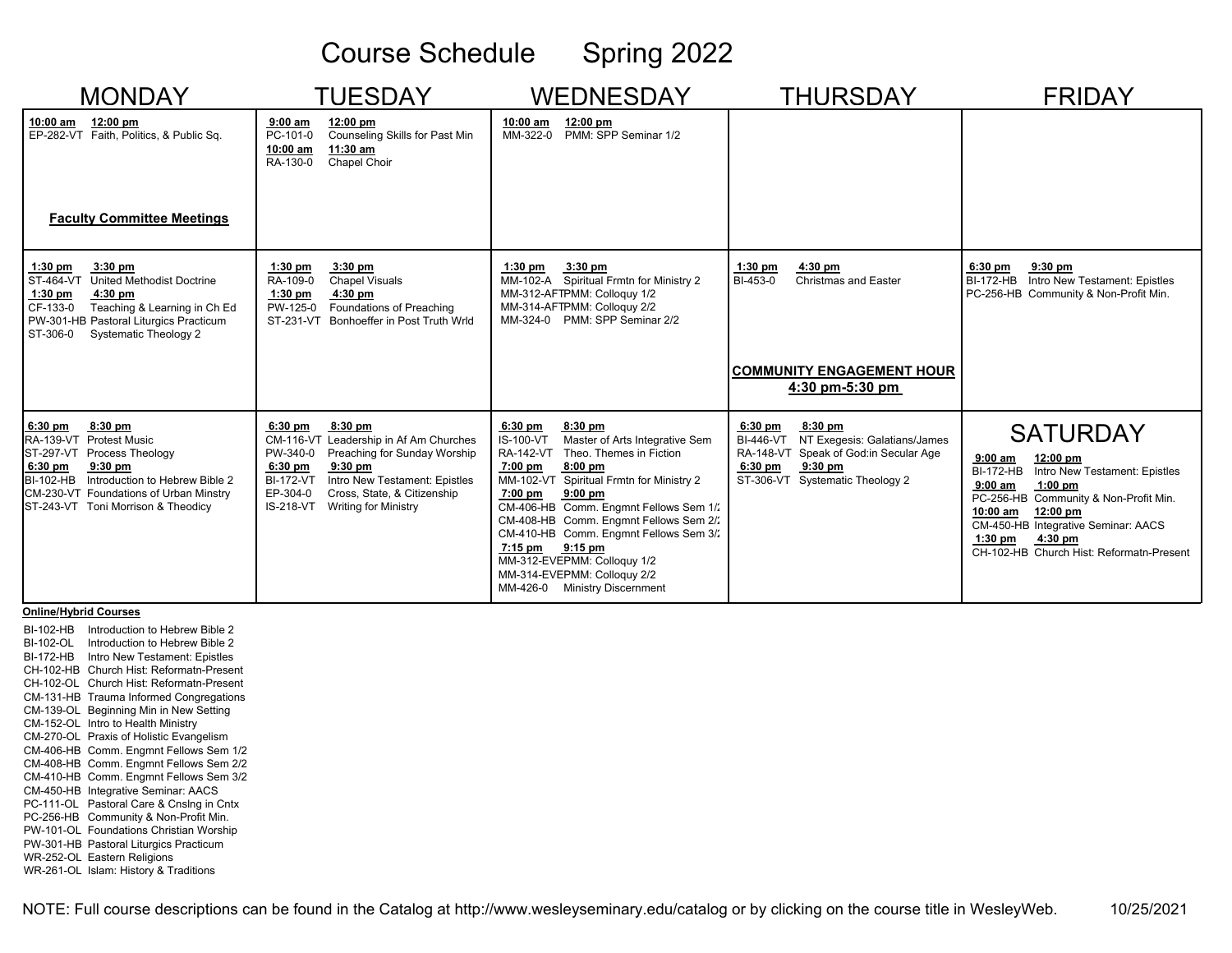# Key to Course Number Endings

O= Currently scheduled to be face-to-face

OL=Asynchronous online. There may be optional zoom sessions but they aren't required

VT=Virtual with both asynchronous online and required synchronous zoom classes

HB=Hybrid with a combination of asynchronous online, synchronous zoom and some face-to-face classes. The meeting days/times are listed in blue on the course schedule

A=there are more than one section to this course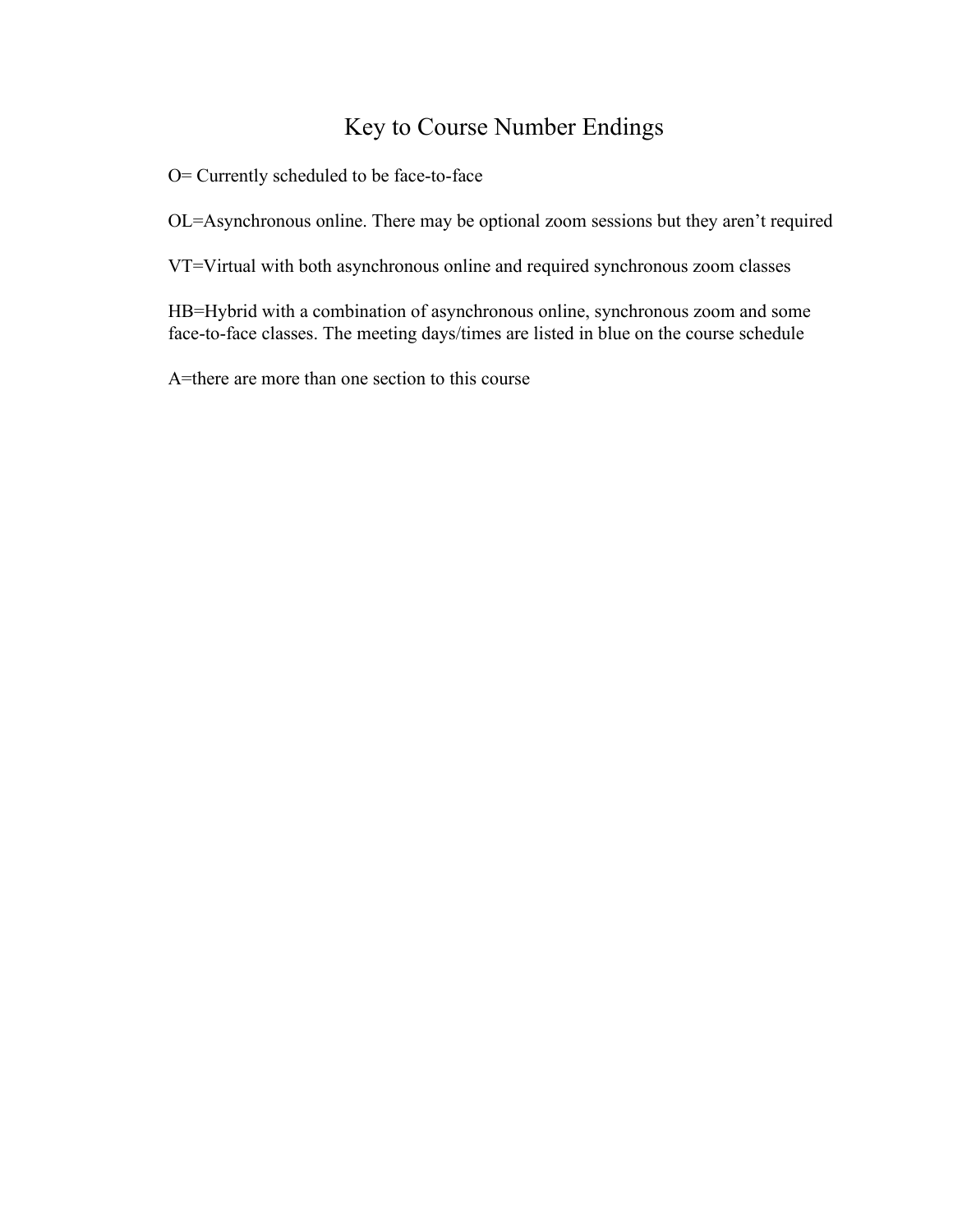

# Biblical Interpretation

| <b>BI-102-HB</b> | Introduction to Hebrew Bible 2<br>6:30PM - 9:30PM<br>M                                                                                                                                     | 3.00                          | <b>Hybrid</b> | Sadler, Rodney                |  |
|------------------|--------------------------------------------------------------------------------------------------------------------------------------------------------------------------------------------|-------------------------------|---------------|-------------------------------|--|
|                  | This course will meet at the listed times in person on: Feb 7, Mar 21 and April 25.                                                                                                        |                               |               |                               |  |
| <b>BI-102-OL</b> | <b>Introduction to Hebrew Bible 2</b><br>This course will have optional Zoom sessions.                                                                                                     | 3.00                          | Online        | Dombkowski Hopkins, Denise    |  |
| <b>BI-172-HB</b> | <b>Introduction to New Testament: Epistles</b><br>6:30PM - 9:30PM<br>F<br>9:00AM - 12:00PM<br>Sa<br>This course will meet at the listed times in person on: Feb 4-5, Mar 18-19, Apr 22-23. | 3.00                          | <b>Hybrid</b> | Works, Carla                  |  |
|                  |                                                                                                                                                                                            |                               |               |                               |  |
| <b>BI-172-VT</b> | <b>Introduction to New Testament: Epistles</b><br>Tu<br>6:30PM - 9:30PM                                                                                                                    | 3.00                          |               | Holmes, Laura Sweat           |  |
| <b>BI-446-VT</b> | <b>New Testament Exegesis: Galatians and James</b><br>6:30PM - 8:30PM<br>Th                                                                                                                | 3.00                          |               | Works, Carla                  |  |
|                  | Prereq: Introduction to New Testament: Gospels and Epistles                                                                                                                                |                               |               | <b>Limited Enrollment: 20</b> |  |
| <b>BI-453-0</b>  | Birth, Death, and Back Again: Christmas And<br><b>Easter</b><br>1:30PM - 4:30PM<br>Th                                                                                                      | 3.00                          |               | Holmes, Laura Sweat           |  |
|                  |                                                                                                                                                                                            | <b>Limited Enrollment: 20</b> |               |                               |  |
|                  | Christian Teaching & Formation                                                                                                                                                             |                               |               |                               |  |
| CF-133-0         | Teaching and Learning in Christian Education for 3.00<br>a Diverse World<br>1:30PM - 4:30PM<br>м                                                                                           |                               |               | Peck-McClain, Emily           |  |
|                  | <b>History of Christianity</b>                                                                                                                                                             |                               |               |                               |  |
| <b>CH-102-HB</b> | The Church in History: Reformation To Present<br>1:30PM - 4:30PM<br>Sa                                                                                                                     | 3.00                          | <b>Hybrid</b> | Harrell, Charles L.           |  |
|                  | This course will meet at the listed times in person on: Feb 5, Mar 19, Apr 23.                                                                                                             |                               |               |                               |  |
| <b>CH-102-OL</b> | The Church in History: Reformation To Present                                                                                                                                              | 3.00                          | Online        | Mitchell, Beverly E.          |  |
|                  | Congregational Life & Ministry                                                                                                                                                             |                               |               |                               |  |
| <b>CM-116-VT</b> | Leadership in African American Churches<br>6:30PM - 8:30PM<br>Tu<br>This class has weekly required Zoom sessions.                                                                          | 2.00                          |               | Powe, Frederick Douglas       |  |
|                  |                                                                                                                                                                                            |                               |               | <b>Limited Enrollment: 30</b> |  |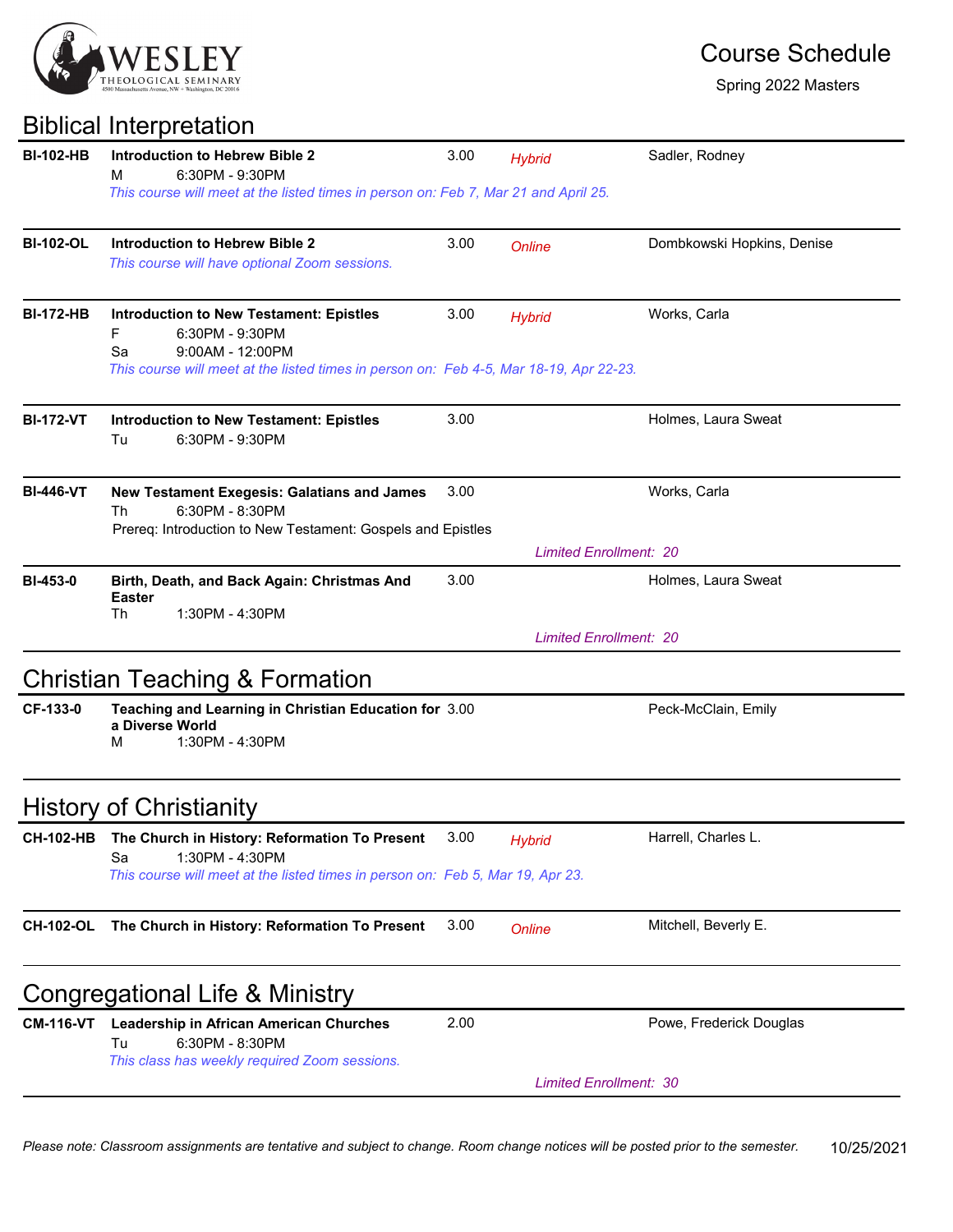

Spring 2022 Masters

|                  | CM-131-HB Trauma Informed Congregations: Reclaiming a<br><b>Healing Tradition and Fostering Resilencce</b>                                                                                                                                                                                                                                                                   | 2.00 | <b>Hybrid</b> | Parrish, Lorena               |
|------------------|------------------------------------------------------------------------------------------------------------------------------------------------------------------------------------------------------------------------------------------------------------------------------------------------------------------------------------------------------------------------------|------|---------------|-------------------------------|
|                  | This class will meet in person on 2 dates: Feb. 8th and April 5th                                                                                                                                                                                                                                                                                                            |      |               | Pruski, Thomas                |
|                  | <b>CM-139-OL</b> Beginning Ministry in a New Setting                                                                                                                                                                                                                                                                                                                         | 2.00 | Online        | Weems, Lovett H.              |
|                  | <b>CM-152-OL</b> Intro to Health Ministry Missional Church                                                                                                                                                                                                                                                                                                                   | 2.00 | Online        | Pruski, Thomas                |
|                  | <b>CM-230-VT</b> Foundations of Urban Ministry<br>6:30PM - 9:30PM<br>м                                                                                                                                                                                                                                                                                                       | 3.00 |               | Hunt, C. Anthony              |
|                  | <b>CM-270-OL</b> The Praxis of Holistic Evangelism                                                                                                                                                                                                                                                                                                                           | 3.00 | <b>Online</b> | Lear, Heather Heinzman        |
| <b>CM-297-VT</b> | <b>Proctor Conference Course</b>                                                                                                                                                                                                                                                                                                                                             | 2.00 |               | Parrish, Lorena               |
|                  | CM-297 VT Proctor Conference will meet Monday, Feb. 21 - Thursday, Feb. 23 with a pre-conference<br>meeting on Saturday, Jan. 29th and a post-conference meeting on Saturday, Feb. 26th from 10:30 am to<br>Student are responsible for registering for the Proctor Confernece on their own and can do so<br>12:00 noon.<br>at https://sdpconference.info/annual_conference/ |      |               |                               |
|                  | CM-406-HB Community Engagement Fellows Seminar 1/2<br>W<br>7:00PM - 9:00PM                                                                                                                                                                                                                                                                                                   | 2.00 | <b>Hybrid</b> | Parrish, Lorena               |
| <b>CM-408-HB</b> | <b>Community Engagement Fellows Seminar 2/2</b><br>7:00PM - 9:00PM<br>W                                                                                                                                                                                                                                                                                                      | 2.00 | <b>Hybrid</b> | Parrish, Lorena               |
|                  | CM-410-HB Community Engagement Fellows Seminar 3/2<br>7:00PM - 9:00PM<br>W                                                                                                                                                                                                                                                                                                   | 1.00 | <b>Hybrid</b> | Parrish, Lorena               |
|                  | <b>CM-450-HB</b> Integrative Seminar: African American Church<br><b>Studies Program</b><br>10:00AM - 12:00PM<br>Sa<br>This course will meet on 2 Saturdays for 2 hours on Feb 5 and April 23.                                                                                                                                                                                | 1.00 | <b>Hybrid</b> | Miles, Veronice               |
|                  | Ethics & Public Theology                                                                                                                                                                                                                                                                                                                                                     |      |               |                               |
| <b>EP-282-VT</b> | Faith, Politics & Public Square<br>10:00AM - 12:00PM<br>M<br>1:00PM - 3:00PM                                                                                                                                                                                                                                                                                                 | 4.00 |               | Elgendy, Rick                 |
| EP-304-0         | Cross, State, & Citizenship<br>6:30PM - 9:30PM<br>Tu<br>This course fulfills the M. Div. Ethics Requirement.                                                                                                                                                                                                                                                                 | 3.00 |               | Elgendy, Rick                 |
|                  |                                                                                                                                                                                                                                                                                                                                                                              |      |               | <b>Limited Enrollment: 32</b> |

*Please note: Classroom assignments are tentative and subject to change. Room change notices will be posted prior to the semester.* 10/25/2021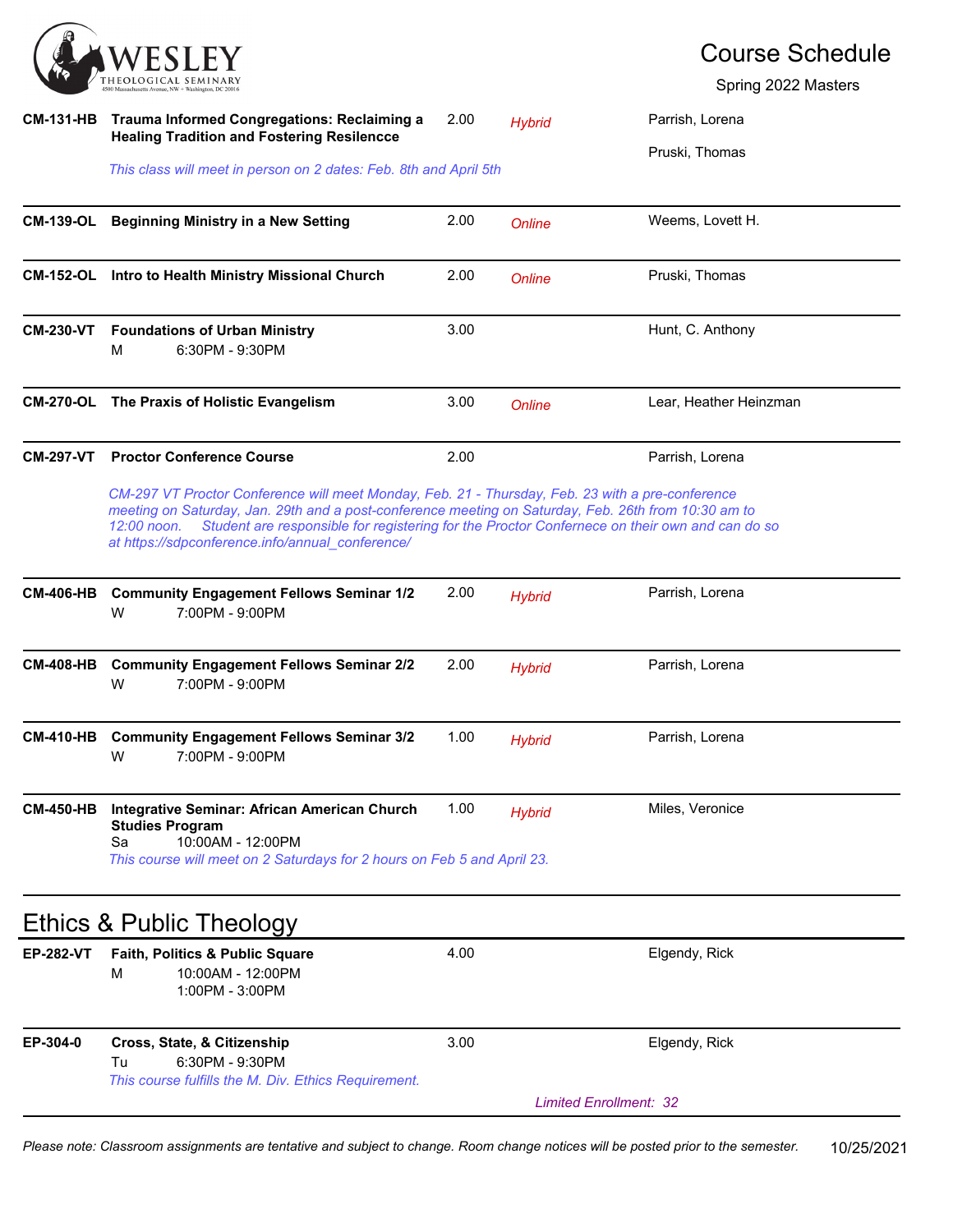

| EP-490-0         | <b>Capstone Project in Faith &amp; Public Life</b>                                                                                                                                                                                                                          | 3.00 |                | Elgendy, Rick                        |  |
|------------------|-----------------------------------------------------------------------------------------------------------------------------------------------------------------------------------------------------------------------------------------------------------------------------|------|----------------|--------------------------------------|--|
|                  |                                                                                                                                                                                                                                                                             |      |                |                                      |  |
|                  | <b>Integrated Theological Studies</b>                                                                                                                                                                                                                                       |      |                |                                      |  |
| <b>IS-100-VT</b> | <b>Master of Arts Integrative Seminar</b><br>W<br>6:30PM - 8:30PM                                                                                                                                                                                                           | 1.00 |                | Mitchell, Beverly E.                 |  |
| <b>IS-218-VT</b> | Writing for Ministry and the Ministry of Writing<br>6:30PM - 9:30PM<br>Tu<br>This course is a writing lab in which student create a catalog of religious, spiritual and theological writings for<br>publication to anywhere that makes an impact on messaging of our faith. | 2.00 |                | Stewart, Raedorah                    |  |
| IS-501-0         | <b>Master of Theological Studies Paper</b>                                                                                                                                                                                                                                  | 3.00 |                |                                      |  |
|                  | Practice in Ministry & Mission                                                                                                                                                                                                                                              |      |                |                                      |  |
| <b>MM-102-A</b>  | Spiritual Formation for the Practice of Ministry 2<br>W<br>1:30PM - 3:30PM<br>Prereq: MM-101                                                                                                                                                                                | 1.00 | Pass/Fail Only | Peck-McClain, Emily                  |  |
| <b>MM-102-VT</b> | <b>Spiritual Formation for the Practice of Ministry 2</b><br>7:00PM - 8:00PM<br>W<br>Prereq: MM-101                                                                                                                                                                         | 1.00 | Pass/Fail Only | Peck-McClain, Emily                  |  |
|                  | MM-312-AFT PMM: Practice in Ministry and Mission Colloquy<br>1/2<br>W<br>1:30PM - 3:30PM<br>Prereq: MM-311                                                                                                                                                                  | 1.00 | Pass/Fail Only | Works, Nick J.<br>Whitten, Debra Mae |  |
|                  | MM-312-EVE PMM: Practice in Ministry and Mission Colloquy<br>1/2<br>W<br>7:15PM - 9:15PM<br>Prereq: MM-311                                                                                                                                                                  | 1.00 | Pass/Fail Only | Works, Nick J.<br>Whitten, Debra Mae |  |
|                  | MM-314-AFT PMM: Practice in Ministry and Mission Colloquy<br>2/2<br>W<br>1:30PM - 3:30PM<br>Prereq: MM-313                                                                                                                                                                  | 1.00 | Pass/Fail Only | Works, Nick J.<br>Whitten, Debra Mae |  |
|                  | MM-314-EVE PMM: Practice in Ministry and Mission Colloquy<br>2/2<br>W<br>7:15PM - 9:15PM<br>Prereq: MM-313                                                                                                                                                                  | 1.00 | Pass/Fail Only | Works, Nick J.<br>Whitten, Debra Mae |  |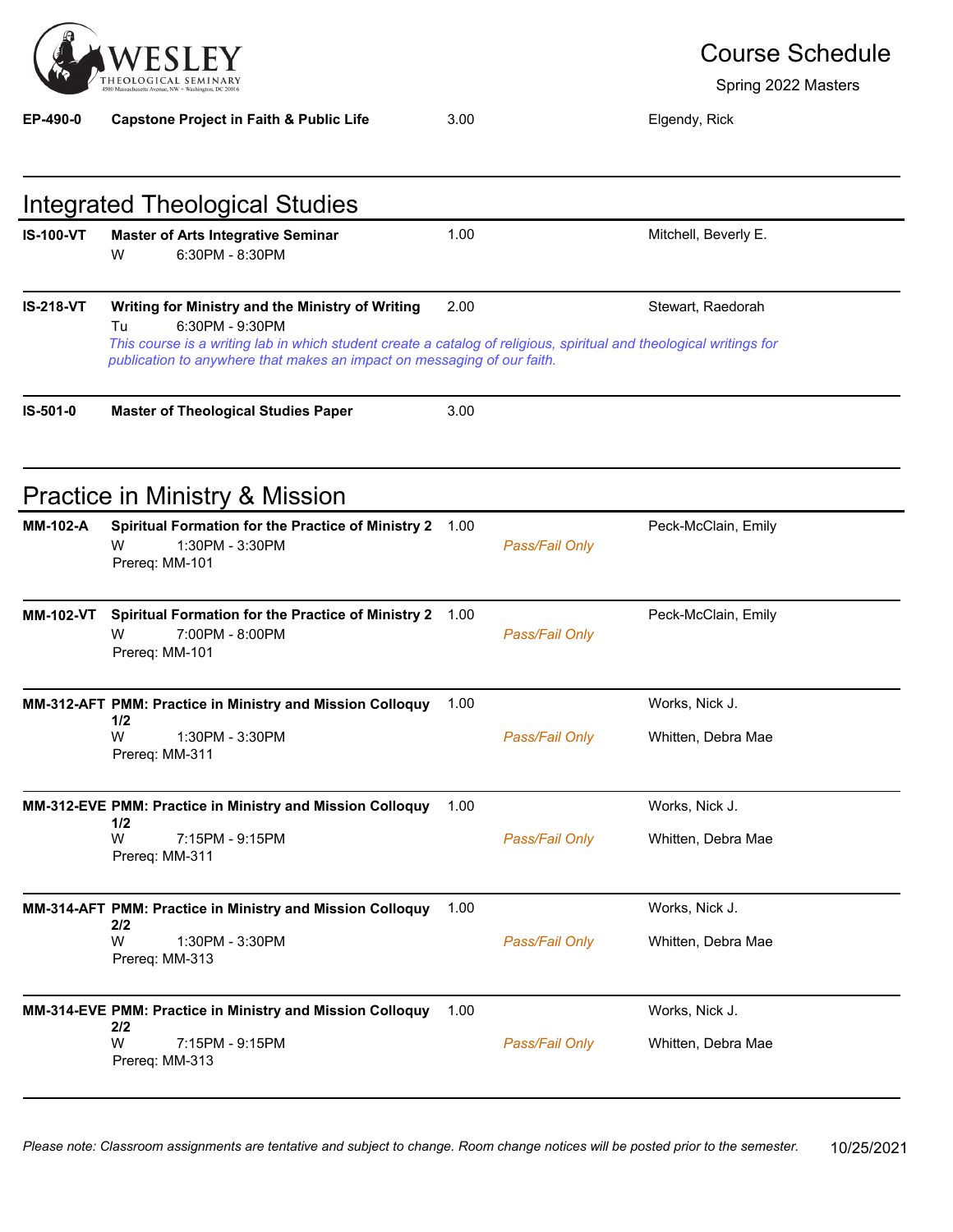

| MM-322-0          | PMM: Student Pastor Program Seminar 1/2<br>10:00AM - 12:00PM<br>W<br>Prereq: MM-321            | 1.00 | Pass/Fail Only                          | Works, Nick J.<br>Whitten, Debra Mae |
|-------------------|------------------------------------------------------------------------------------------------|------|-----------------------------------------|--------------------------------------|
| MM-324-0          | PMM: Student Pastor Program Seminar 2/2<br>1:30PM - 3:30PM<br>W<br>Prereq: MM-323              | 1.00 | Pass/Fail Only                          | Works, Nick J.<br>Whitten, Debra Mae |
| MM-350-0          | <b>PMM: Intercultural Immersion</b>                                                            | 2.00 |                                         |                                      |
|                   | Prereq: Completion of 30 credit hours.                                                         |      | Pass/Fail Only                          |                                      |
| MM-426-0          | <b>Ministry Discernment and Community Ministry</b><br>7:15PM - 9:15PM<br>W                     | 1.00 |                                         | Works, Nick J.<br>Whitten, Debra Mae |
| <b>Non Credit</b> |                                                                                                |      |                                         |                                      |
| <b>NC-001-0</b>   | <b>Continuing Enrollment</b>                                                                   | 0.00 |                                         |                                      |
| <b>NC-005-0</b>   | <b>Orientation</b>                                                                             | 0.00 |                                         |                                      |
|                   | Pastoral Care & Counseling                                                                     |      |                                         |                                      |
| PC-101-0          | <b>Counseling Skills for Pastoral Ministry</b><br>9:00AM - 12:00PM<br>Tu                       | 3.00 |                                         | Comstock, Joanne P.                  |
|                   |                                                                                                |      | <b>Limited Enrollment: 15</b>           |                                      |
| <b>PC-111-OL</b>  | <b>Pastoral Care and Counseling in Contexts</b>                                                | 3.00 | Online                                  | Koppel, Michael S.                   |
| <b>PC-256-HB</b>  | <b>Caring for Community Through Nonprofit</b><br>F<br>6:30PM - 9:30PM<br>Sa<br>9:00AM - 1:00PM | 3.00 | <b>Limited Enrollment: 18</b><br>Hybrid | Strukova, Jana                       |
|                   | This course will meet at the listed times in person on: Feb 4-5, Mar 18-19, Apr 22-23.         |      |                                         |                                      |
| PC-491-0          | <b>Clinical Pastoral Education 0.5 Unit</b><br>Prereq: PC-101 or PC-111                        | 3.00 | Pass/Fail Only                          |                                      |
| PC-493-0          | <b>Clinical Pastoral Education 1.0 Unit</b><br>Prereq: PC-101 or PC-111                        | 6.00 | Pass/Fail Only                          |                                      |
|                   | <b>Preaching and Worship</b>                                                                   |      |                                         |                                      |
|                   | PW-101-OL Foundations of Christian Worship                                                     | 3.00 | Online                                  | Liu, Gerald                          |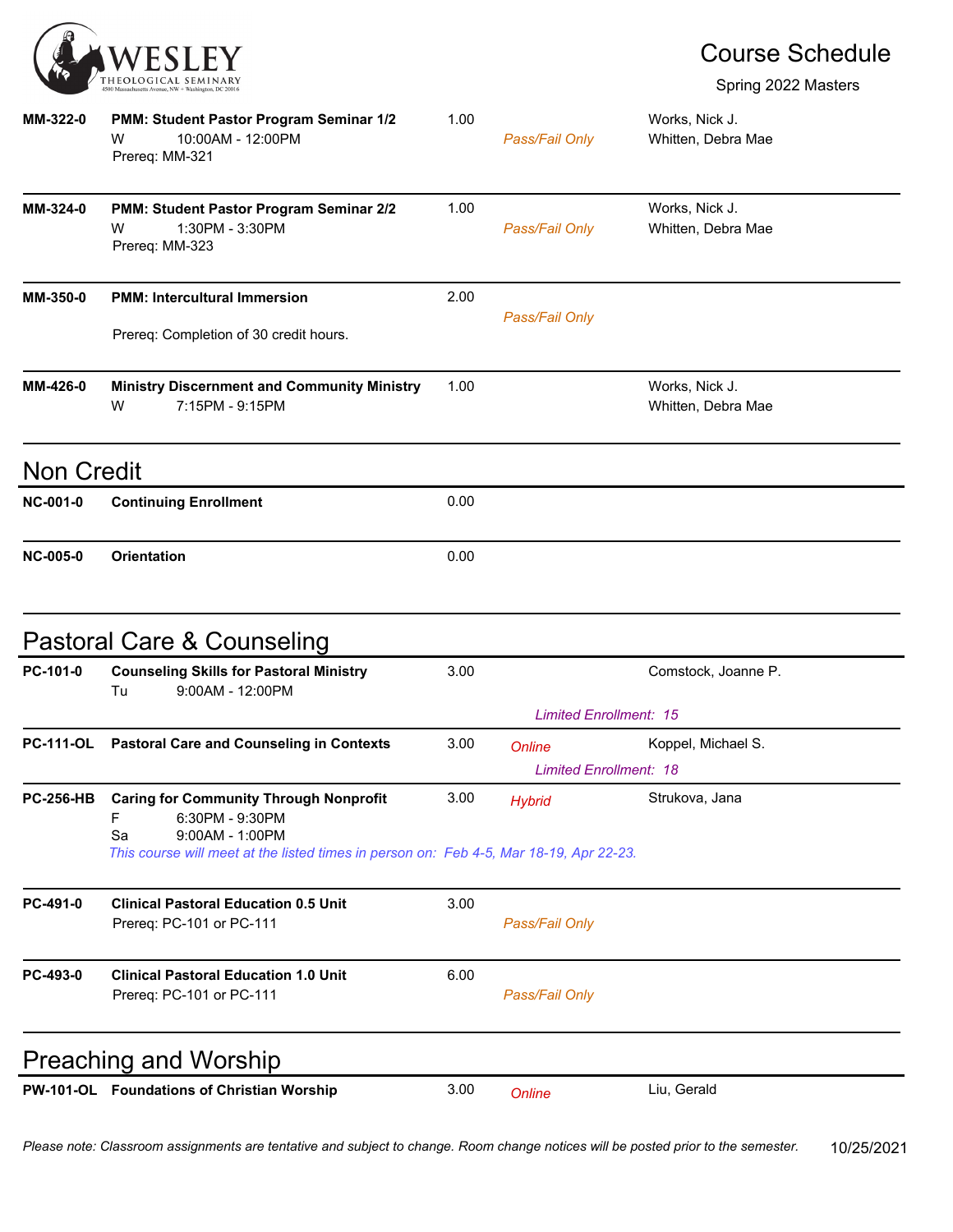

Spring 2022 Masters

| <b>PW-125-0</b>  | <b>Foundations of Preaching</b><br>1:30PM - 4:30PM<br>Tu                                                                                                                                                                          | 3.00 |               | Miles, Veronice               |  |
|------------------|-----------------------------------------------------------------------------------------------------------------------------------------------------------------------------------------------------------------------------------|------|---------------|-------------------------------|--|
|                  | PW-301-HB Pastoral Liturgics Practicum<br>1:30PM - 4:30PM<br>м<br>Prereq: Introduction to Corporate Worship                                                                                                                       | 2.00 | <b>Hybrid</b> | Campbell, Gina Gilland        |  |
|                  | This course will meet at the listed times in person on: Feb 7, Mar 21 and April 25.                                                                                                                                               |      |               | <b>Limited Enrollment: 15</b> |  |
| PW-340-0         | <b>Preaching Practicum: Preaching for Sunday</b><br>Worship<br>6:30PM - 8:30PM<br>Tu                                                                                                                                              | 2.00 |               | Miles, Veronice               |  |
|                  | Prereq: Foundations of Preaching                                                                                                                                                                                                  |      |               | <b>Limited Enrollment: 15</b> |  |
|                  | <b>Religion and the Arts</b>                                                                                                                                                                                                      |      |               |                               |  |
| <b>RA-109-0</b>  | <b>Chapel Visuals</b><br>1:30PM - 3:30PM<br>Tu                                                                                                                                                                                    | 2.00 |               | Houff, Jessica                |  |
| <b>RA-130-0</b>  | <b>Chapel Choir</b><br>10:00AM - 11:30AM<br>Tu                                                                                                                                                                                    | 1.00 |               | Tyler, Thomas Dixon           |  |
| <b>RA-139-VT</b> | <b>Protest Music From Sacred and Popular</b><br><b>Traditions</b><br>6:30PM - 8:30PM<br>м                                                                                                                                         | 2.00 |               | Palmer, David J               |  |
| <b>RA-142-VT</b> | <b>Theological Themes in Fiction</b><br>W<br>6:30PM - 8:30PM                                                                                                                                                                      | 2.00 |               | Rosen, Aaron                  |  |
| <b>RA-148-VT</b> | Speaking of God in a Secular Age Creative<br><b>Explorations in Modern Doctrine</b><br>6:30PM - 8:30PM<br>Th                                                                                                                      | 2.00 |               | Abts, Devon Elizabeth         |  |
|                  | <b>Systematic Theology</b>                                                                                                                                                                                                        |      |               |                               |  |
| <b>ST-231-VT</b> | <b>Bonhoeffer in Post Truth World</b><br>1:30PM - 4:30PM<br>Tu                                                                                                                                                                    | 2.00 |               | Snyder, Timothy               |  |
|                  | This course fulfills the M. Div. Ethics Requirement to do that students in this course can sign up for a 1 credit<br>addition to this course with instructor permission to have this course count towards the Ethics requirement. |      |               |                               |  |
| <b>ST-243-VT</b> | The Art of Toni Morrison and the Problem Of<br><b>Theodicy</b><br>м<br>6:30PM - 9:30PM                                                                                                                                            | 3.00 |               | Young, Josiah U.              |  |
| <b>ST-297-VT</b> | <b>Process Theology</b><br>6:30PM - 8:30PM<br>M                                                                                                                                                                                   | 2.00 |               | Epperly, Bruce G.             |  |

*Please note: Classroom assignments are tentative and subject to change. Room change notices will be posted prior to the semester.* 10/25/2021